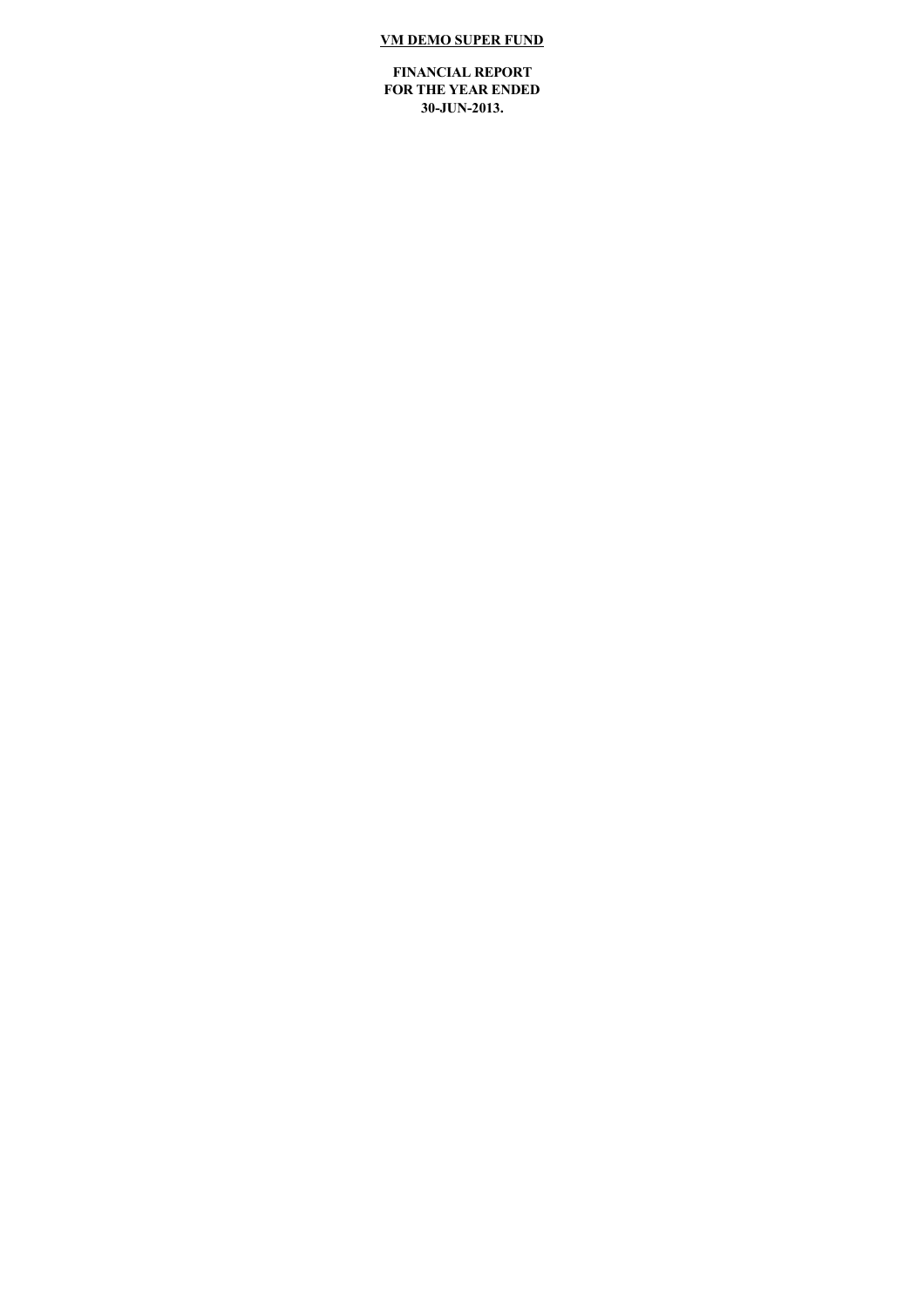Operating Statement Statement of Financial Position Notes to the Financial Statements Auditors' Report Members Information Statement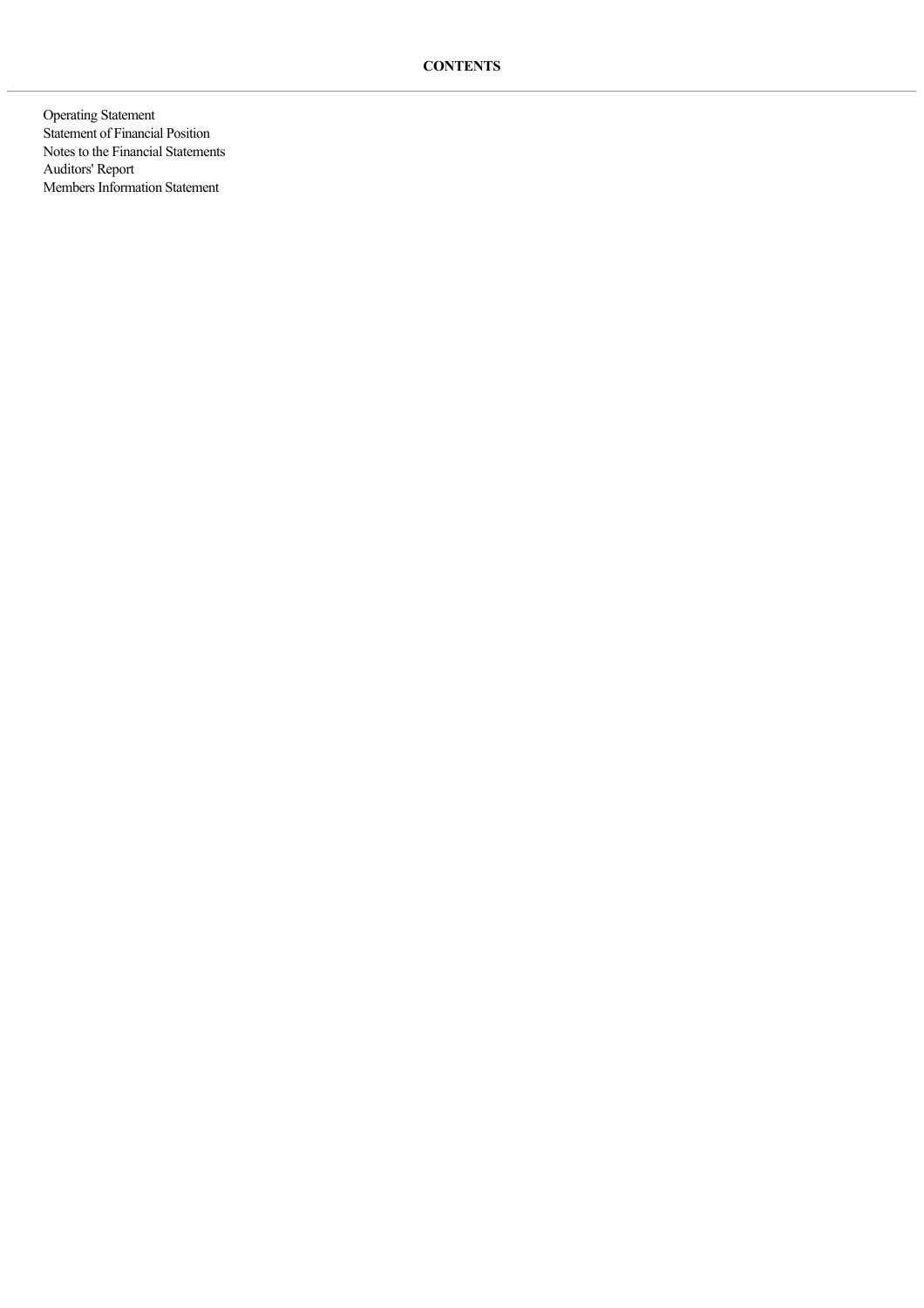## **VM DEMO SUPER FUND OPERATING STATEMENT**  FOR THE YEAR ENDED 30-JUN-2013

|                                                                                    | <b>Note</b> | 2013            | 2012           |  |
|------------------------------------------------------------------------------------|-------------|-----------------|----------------|--|
| <b>Income</b>                                                                      |             |                 |                |  |
| Rent Received-Factory, Fairfax Park, Fairfax                                       |             | \$44,772.24     | \$7,333.34     |  |
| Member/Personal Contributions - Non Concessional (Undeducted), LUSKYSKIPPER<br>(A) |             | \$4,219.04      | \$3,809.30     |  |
| <b>Interest Received-Misc Bank</b>                                                 |             | \$2,039.16      | \$3,519.90     |  |
| Employer Contributions - Concessional, LESKYSKIPPER (A)                            |             | \$25,000.00     | \$48,240.00    |  |
| Employer Contributions - Concessional, LUSKYSKIPPER (A)                            |             | \$25,000.00     | \$48,240.00    |  |
| <b>Total Income</b>                                                                |             | \$101,030.44    | \$111,142.54   |  |
| <b>Expense</b>                                                                     |             |                 |                |  |
| <b>Rental Property Expenses</b>                                                    |             | $-$1,753.45$    |                |  |
| Pensions Paid - Preserved - Taxable, ANKONSTANT (P)                                |             | $-$7,179.73$    |                |  |
| Pensions Paid - Preserved - Taxable, THKONSTANT (P)                                |             | $-$17,314.83$   |                |  |
| Pensions Paid - Preserved - Tax Free, ANKONSTANT (P)                               |             | $-$150.27$      |                |  |
| Pensions Paid - Preserved - Tax Free, THKONSTANT (P)                               |             | $-$ \$355.17    |                |  |
| <b>Bank Charges</b>                                                                |             | $-$ \$30.00     | $-$ \$34.25    |  |
| ATO Supervisory Levy                                                               |             | $-$ \$321.00    | $-$200.00$     |  |
| <b>ASIC Filing Fee</b>                                                             |             | $-$ \$43.00     | $-$ \$42.00    |  |
| <b>Accountancy Fees</b>                                                            |             | $-$1,870.00$    | $-$1,870.00$   |  |
| <b>Total Expense</b>                                                               |             | $-$ \$29,017.45 | $-$ \$2,146.25 |  |
| Benefits accrued as a result of operations (before tax)                            |             | \$72,012.99     |                |  |
| <b>Income Tax</b>                                                                  |             |                 |                |  |
| Income Tax Expense                                                                 | 5           | $-$7,652.40$    | $-$18,648.45$  |  |
| <b>Benefits Accrued As A Result Of Operations</b>                                  | $ 2\rangle$ | \$64,360.59     | \$90,347.84    |  |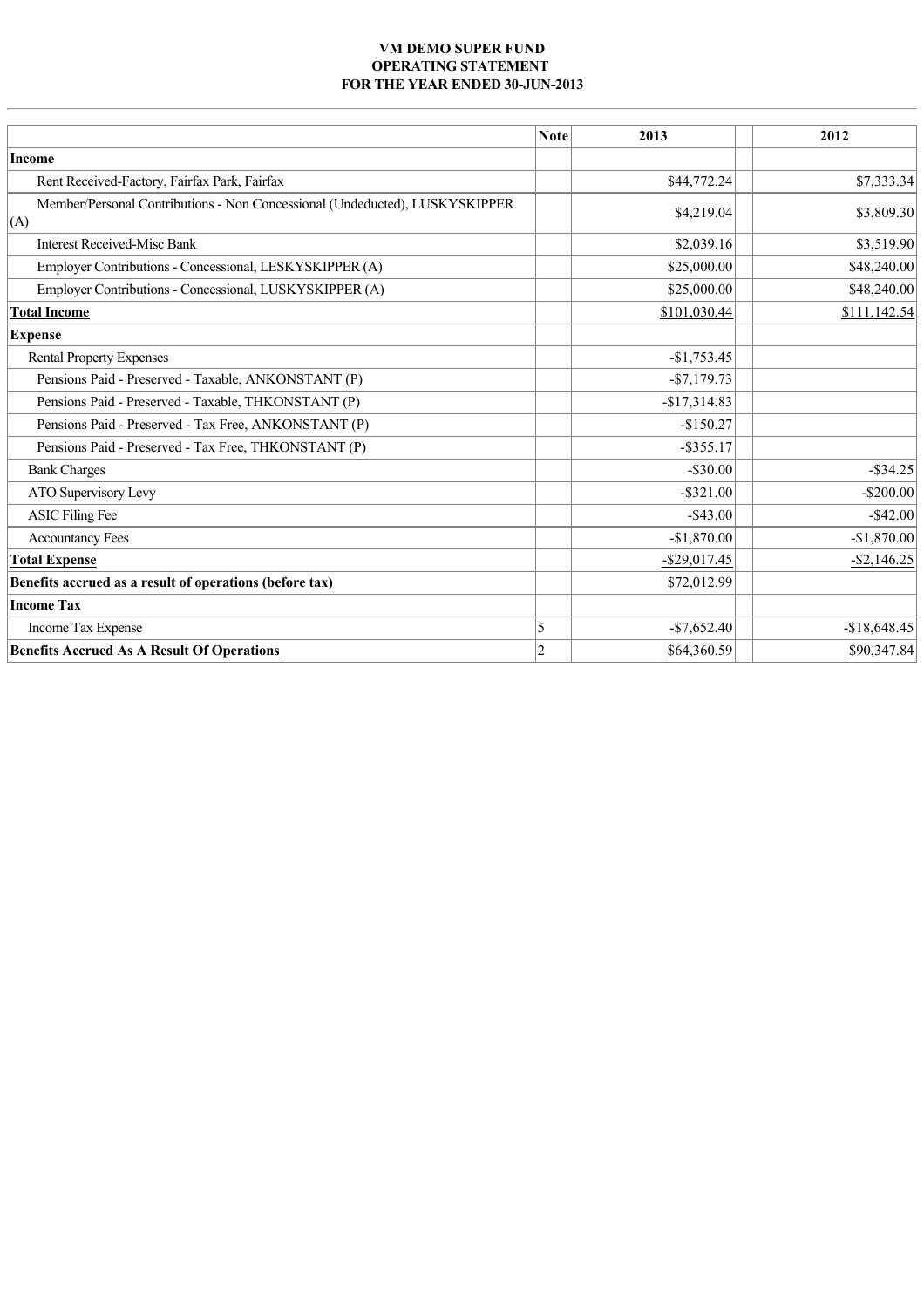## **VM DEMO SUPER FUND STATEMENT OF FINANCIAL POSITION** FOR THE YEAR ENDED 30-JUN-2013

|                                                                           | <b>Note</b>    | 2013             | 2012             |
|---------------------------------------------------------------------------|----------------|------------------|------------------|
| Assets:                                                                   |                |                  |                  |
| Real Estate Properties (Australian)-Factory, Fairfax Park, Fairfax        |                | \$510,000.00     | \$510,000.00     |
| Misc Bank                                                                 |                | \$55,294.56      | \$8,613.37       |
| <b>Bank Account</b>                                                       |                | \$0.04           | \$0.04           |
| Less:                                                                     |                |                  |                  |
| Liabilities                                                               |                |                  |                  |
| <b>Tax Instalments Paid</b>                                               |                | \$10,197.00      | \$6,670.00       |
| Income Tax Payable                                                        |                | $-$7,973.40$     | $-$18,848.45$    |
| <b>Net Assets Available To Pay Benefits</b>                               | $\overline{c}$ | \$567,518.20     |                  |
| <b>Represented By:</b>                                                    |                |                  |                  |
| <b>Liability For Accrued Benefits</b>                                     |                |                  |                  |
| Internal Transfers In - Preserved/Tax Free-ANKONSTANT                     |                | $-$ \$5,009.30   |                  |
| Internal Transfers In - Preserved/Taxable-ANKONSTANT                      |                | $-$ \$239,194.00 |                  |
| Pensions Paid - Preserved/Tax Free-ANKONSTANT                             |                | \$150.27         |                  |
| Pensions Paid - Preserved/Taxable-ANKONSTANT                              |                | \$7,179.73       |                  |
| Share of Profit/(Loss) - Preserved/Taxable-ANKONSTANT                     |                | $-$19,603.92$    |                  |
| Share of Profit/(Loss) - Preserved/Tax Free-ANKONSTANT                    |                | $-$ \$410.29     |                  |
| Internal Transfers In - Unrestricted Non Preserved/Tax Free-THKONSTANT    |                | $-$1,200.00$     |                  |
| Internal Transfers In - Unrestricted Non Preserved/Taxable-THKONSTANT     |                | $-$ \$2,310.88   |                  |
| Internal Transfers In - Preserved/Tax Free-THKONSTANT                     |                | $-$ \$4,009.30   |                  |
| Internal Transfers In - Preserved/Taxable-THKONSTANT                      |                | $-$ \$251,434.13 |                  |
| Pensions Paid - Preserved/Tax Free-THKONSTANT                             |                | \$355.17         |                  |
| Pensions Paid - Preserved/Taxable-THKONSTANT                              |                | \$17,314.83      |                  |
| Share of Profit/(Loss) - Preserved/Taxable-THKONSTANT                     |                | $-$ \$20,502.51  |                  |
| Share of Profit/(Loss) - Preserved/Tax Free-THKONSTANT                    |                | $-$ \$420.55     |                  |
| Internal Transfers Out - Preserved/Tax Free-LESKYSKIPPER                  |                | \$5,009.30       |                  |
| Internal Transfers Out - Preserved/Taxable-LESKYSKIPPER                   |                | \$239,194.00     |                  |
| Income Tax - Preserved/Taxable-LESKYSKIPPER                               |                | \$75.90          | \$2,020.34       |
| Contributions Tax - Preserved-LESKYSKIPPER                                |                | \$3,750.00       | \$7,236.02       |
| Share of Profit/(Loss) - Preserved/Taxable-LESKYSKIPPER                   |                | $-$ \$924.73     | \$302.52]        |
| Employer Contributions - Concessional-LESKYSKIPPER                        |                | $-$ \$25,000.00  | $-$ \$48,240.00  |
| Opening Balance - Preserved/Tax Free-LESKYSKIPPER                         |                | $-$ \$5,009.30   | $-$1,200.00$     |
| Opening Balance - Preserved/Taxable-LESKYSKIPPER                          |                | $-$ \$239,194.00 | $-$ \$200,512.88 |
| Internal Transfers Out - Unrestricted Non Preserved/Tax Free-LUSKYSKIPPER |                | \$1,200.00       |                  |
| Internal Transfers Out - Unrestricted Non Preserved/Taxable-LUSKYSKIPPER  |                | \$2,310.88       |                  |
| Internal Transfers Out - Preserved/Tax Free-LUSKYSKIPPER                  |                | \$4,009.30       |                  |
| Internal Transfers Out - Preserved/Taxable-LUSKYSKIPPER                   |                | \$251,434.13     |                  |
| Income Tax - Preserved/Taxable-LUSKYSKIPPER                               |                | \$76.50          | \$2,156.07       |
| Contributions Tax - Preserved-LUSKYSKIPPER                                |                | \$3,750.00       | \$7,236.02       |
| Share of Profit/(Loss) - Preserved/Taxable-LUSKYSKIPPER                   |                | $-$ \$931.95     | \$322.84         |
| Member/Personal Contributions - Preserved-LUSKYSKIPPER                    |                | $-$ \$4,219.04   | $-$ \$3,809.30   |
| Employer Contributions - Concessional-LUSKYSKIPPER                        |                | $-$ \$25,000.00  | $-$ \$48,240.00  |
| Opening Balance - Unrestricted Non Preserved/Tax Free-LUSKYSKIPPER        |                | $-$1,200.00$     | $-$1,200.00$     |
| Opening Balance - Unrestricted Non Preserved/Taxable-LUSKYSKIPPER         |                | $-$ \$2,310.88   | $-$ \$2,310.88   |
| Opening Balance - Preserved/Tax Free-LUSKYSKIPPER                         |                | $-$ \$4,009.30   | $-$200.00$       |
| Opening Balance - Preserved/Taxable-LUSKYSKIPPER                          |                | $-$ \$251,434.13 | $-$ \$212,909.06 |
|                                                                           |                | $-$ \$567,518.20 |                  |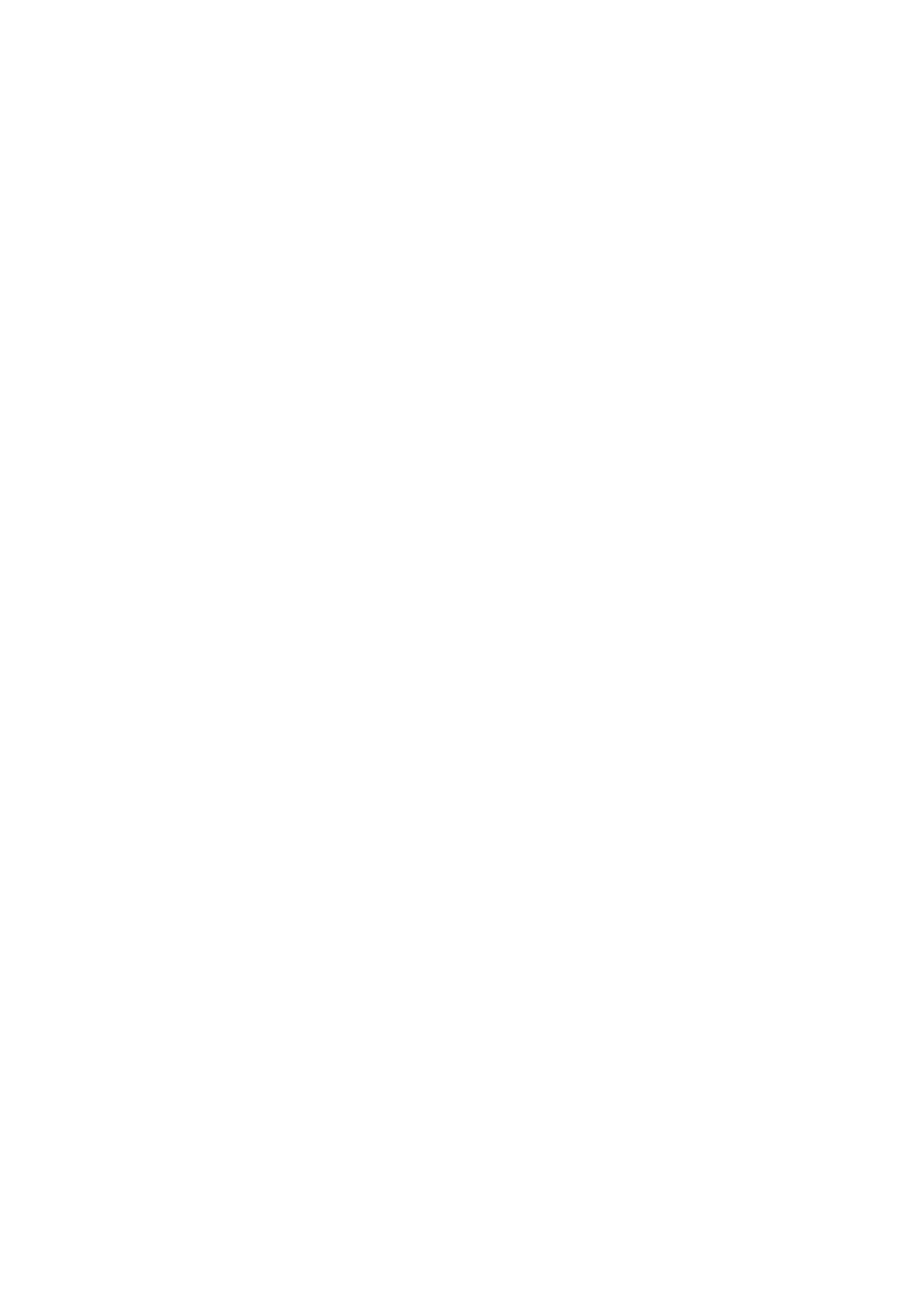## **VM DEMO SUPER FUND NOTES TO THE FINANCIAL STATEMENTS AS AT 30-JUN-2013.**

#### **1. Statement of Significant Accounting Policies**

These financial statements are a special purpose financial report prepared for distribution to members to satisfy the accountability requirements of the Superannuation Industry (Supervision) Act 1993 and the trust deed. The trustees has determined that the fund is not a reporting entity, as there are no users dependent on general purpose financial reports.

The financial report has been prepared in accordance with the significant accounting policies disclosed below, which the trustees have determined are appropriate to meet the needs of members.

The financial statements are prepared on an accruals basis. They are based on historical costs and do not take into account changing money values or, except where specifically stated, current valuations of non-current assets.

The following specific accounting policies, which are consistent with the previous period unless otherwise stated, have been adopted in the preparation of these financial statements.

- a. Measurement of Investments Investments of the fund have been measured at net market values after allowing for costs of realisation. Changes in the net market value of assets are brought to account in the income statement in the periods in which they occur. Net market values have been determined as follows:
	- i. shares and other securities listed on the Australian Stock Exchange by reference to the relevant market quotations at the reporting date;
	- ii. mortgage loans by reference to the outstanding principal of the loans;
	- iii. units in managed funds by reference to the unit redemption price at the reporting date;
	- iv. insurance policies by reference to the surrender value of the policy; and
	- v. property, plant and equipment at trustees' assessment of their realisable value.
- b. Liability for Accrued Benefits The liability for accrued benefits is the fund's present obligation to pay benefits to members and beneficiaries and has been calculated as the difference between the carrying amounts of the assets and the carrying amounts of the sundry liabilities and income tax liabilities as at reporting date.
- c. Income Tax Deferred tax is accounted for using the balance sheet liability method in respect of temporary differences arising between the tax bases of assets and liabilities and their carrying amounts in the financial statements. No deferred income tax will be recognised from the initial recognition of an asset or liability, where there is no effect on accounting or taxable profit or loss. Deferred tax is calculated at the tax rates that are expected to apply to the period when the asset is realised or liability is settled. Deferred income tax assets are recognised to the extent that it is probable that future tax profits will be available against which deductible temporary differences can be utilised. The amount of benefits brought to account or which may be realised in the future is based on the assumption that no adverse change will occur in income taxation legislation and the anticipation that the superannuation fund will derive sufficient future assessable income to enable the benefit to be realised and comply with the conditions of deductibility imposed by the law.
- d. Revenue is recognised to the extent that it is probable that the economic benefits will flow to the fund, and that the revenue can be reliably measured. The following specific criteria has been adopted before recognising revenue:
	- i. Distribution and dividend income is recognised when the right to receive payment is established;
	- ii. Interest income on cash at the bank is recognised as interest accrues, interest on term deposits is recognised on receipt on maturity; and
	- iii. Contributions and transfers in are recognised when the control of the asset has been attained and are recorded in the period to which they relate.

#### **2. Liability for Accrued Benefits**

The liability for accrued benefits is the fund's present obligation to pay benefits to members and beneficiaries and has been calculated as the difference between the carrying amounts of the assets and the carrying amounts of the sundry liabilities and income tax liabilities as at the reporting date.

Changes in the Liability for Accrued Benefits are as follows:

| Liability for Accrued Benefits at beginning of period       | \$503,157.61 |
|-------------------------------------------------------------|--------------|
| Add:                                                        |              |
| - Increase in Accrued Benefits                              | \$64,360.59  |
| - Adjustment of Deferred Tax Liability / Deferred Tax Asset | \$0.00       |
| Less:                                                       |              |
| - Benefits Paid                                             | \$25,000.00  |
| Liability for Accrued Benefits at end of period             | \$567,518.20 |
|                                                             |              |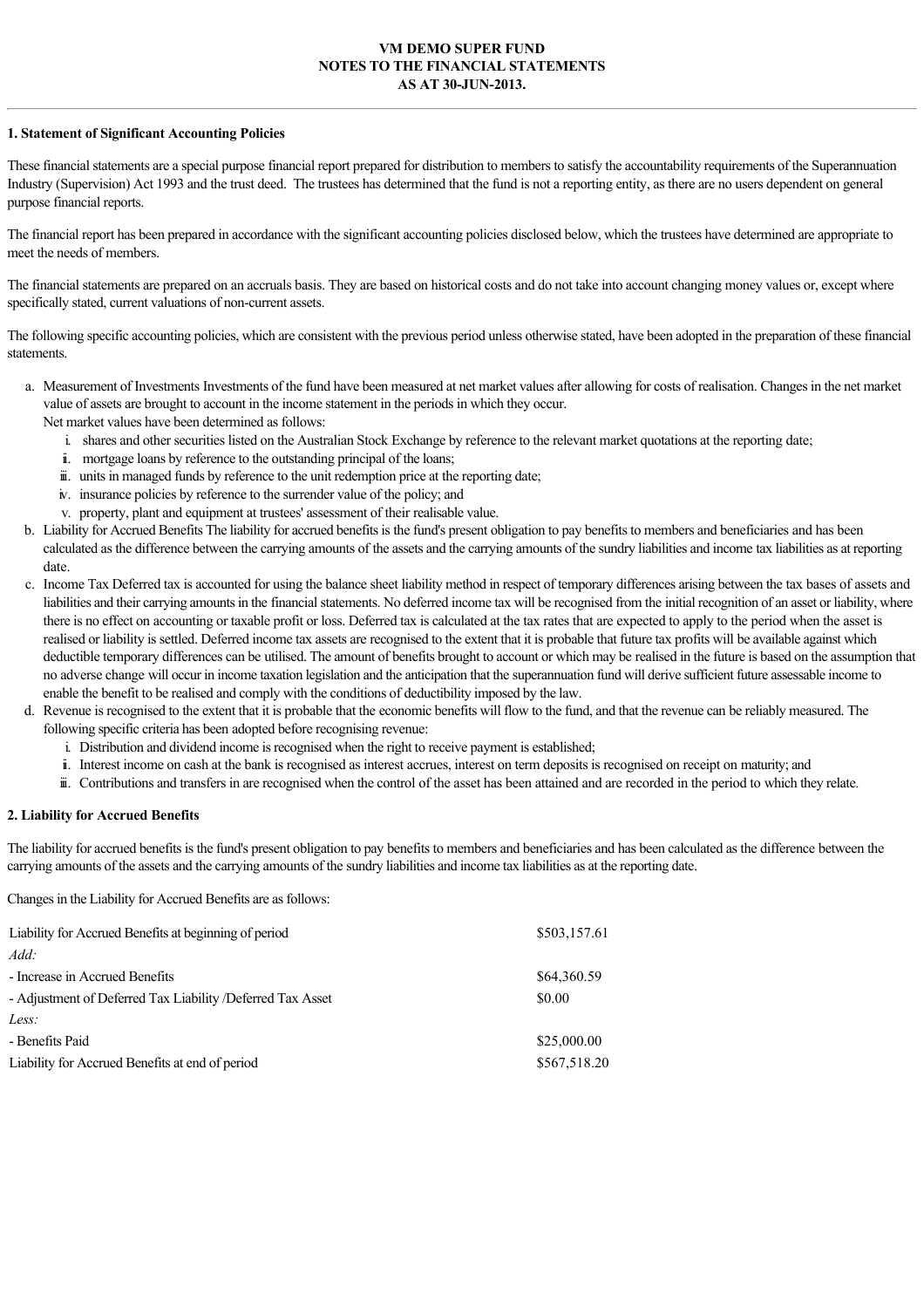## **4. Changes in Net Market Values**

Investments and other assets of the fund are valued at the end of the reporting period as described in Note 1 - Summary of Significant Accounting Policies.

A summary of the change in Net Market Values is as follows:

| Description       | <b>Difference</b> |
|-------------------|-------------------|
| <b>TULLAMARIN</b> | \$0.00            |
| Total             | \$0.00            |

## **5. Income Tax**

Income Tax is payable by the superannuation fund at the rate of 15% on the contributions received and the income of the fund. There has been no change in the Income Tax rate during the year.

The prima facie tax payable on benefits accrued as a result of operations before income tax is reconciled to the income provided in the accounts as follows:

The income tax expense comprises amounts set aside as:

| Provision for income tax attributable to the current year | -\$7.652.40 |
|-----------------------------------------------------------|-------------|
| Income tax expense                                        | -\$7.652.40 |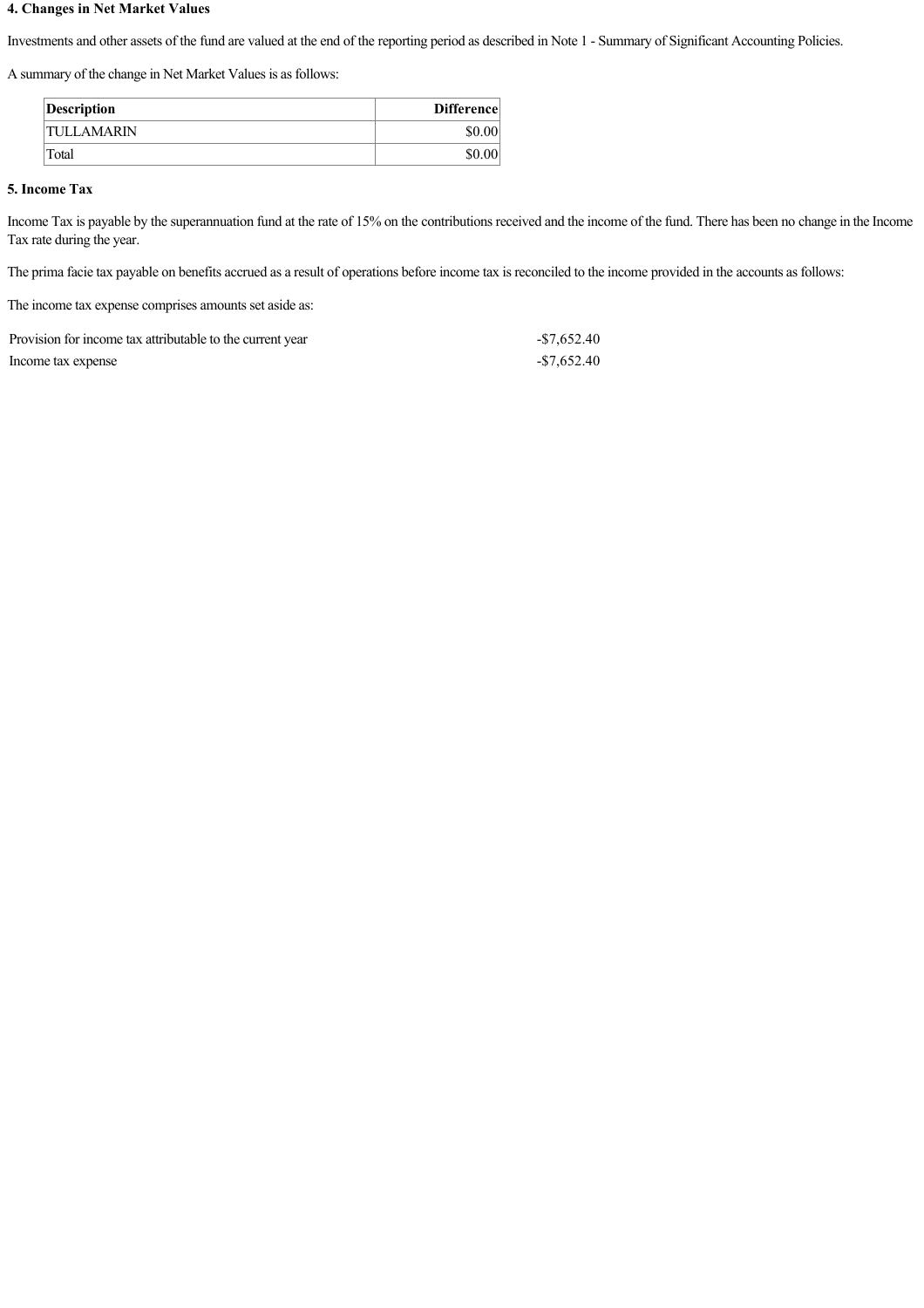## **VM DEMO SUPER FUND SELF MANAGED SUPERANNUATION FUND INDEPENDENT AUDITORS REPORT**

### **Auditors Details**

| Name                             | <b>ROW SEBASTIAN</b>                |
|----------------------------------|-------------------------------------|
| Postal Address                   | 17 BRISBANE AVENUE BARTON, ACT 2600 |
| <b>Business Name</b>             | <b>TEST ELS TAX AUDITOR</b>         |
| Professional association         | A member of the NIA                 |
| Professional registration number | 004085616                           |
|                                  |                                     |

## **Self-managed superannuation fund details**

Self-managed superannuation fund (SMSF) name VM DEMO SUPER FUND Australian business number or tax file number Address C/ MYPRACTICE FLINDERS LANE VIC Year of income being audited 30-JUN-2013

## **To the Trustees**

To the Trustees of VM DEMO SUPER FUND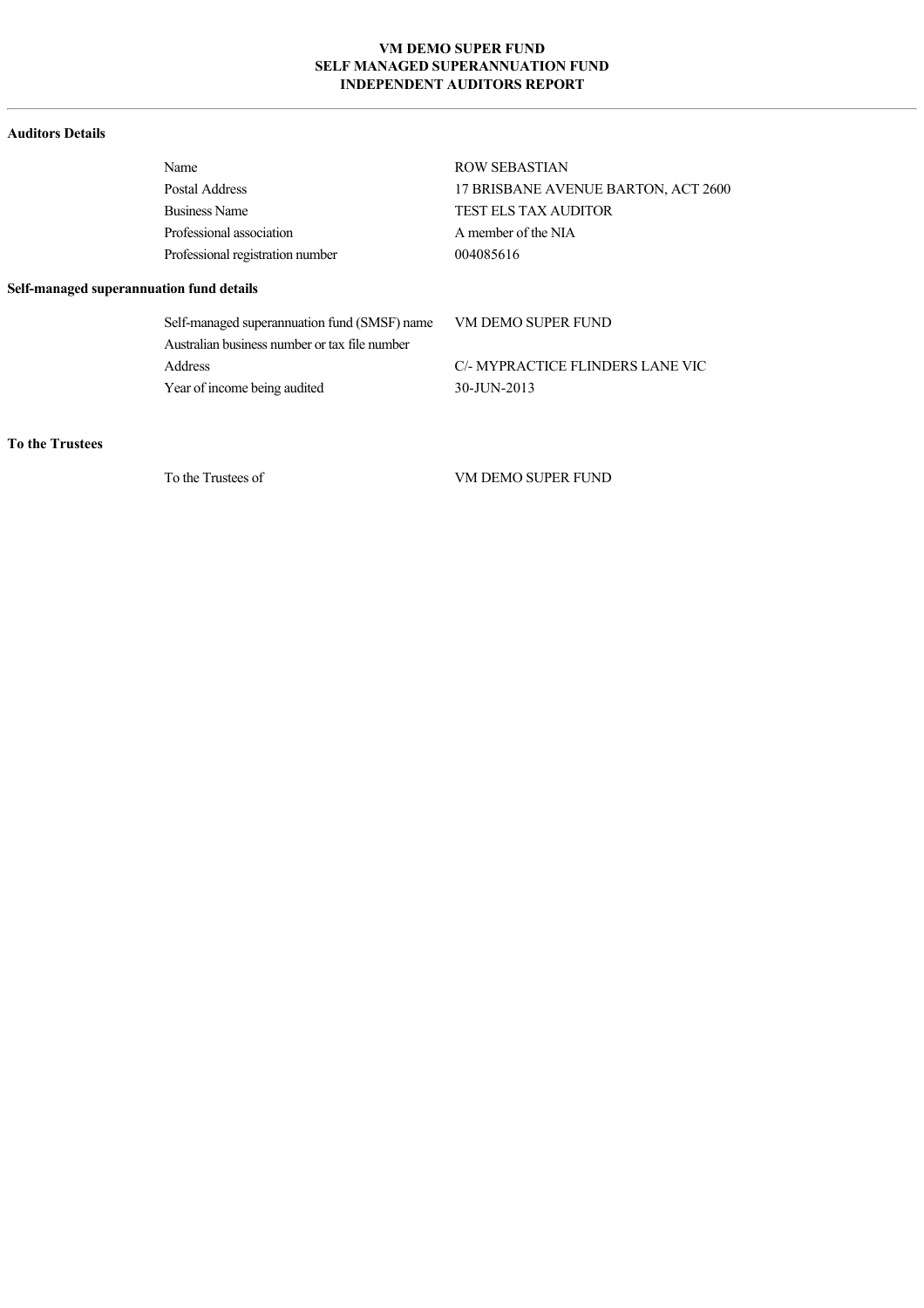## **PART A - FINANCIAL REPORT**

## **SCOPE**

I have audited the special purpose financial report the Statement of Financial Position, Operating Statement and a summary of significant accounting policies and other explanatory notes of the superannuation fund for the year ended 30-JUN-2013.

#### **Trustee responsibility for the financial report**

The trustee is responsible for the preparation and fair presentation of the financial report and has determined that the accounting policies used are consistent with the financial reporting requirements of the SMSF's governing rules, comply with the requirements of the Superannuation Industry (Supervision) Act 1993 (SISA) and the Superannuation Industry (Supervision) Regulations 1994 (SISR) and are appropriate to meet the needs of the members. The trustee's responsibility also includes establishing and maintaining internal control relevant to the preparation and fair presentation of the financial report that is free from material misstatement, whether due to fraud or error; selecting and applying appropriate accounting policies; and making accounting estimates that are reasonable in the circumstances.

#### **Auditor responsibility**

My responsibility is to express an opinion on the financial report based on the audit. I have conducted an independent audit of the financial report in order to express an opinion on it to the trustee. No opinion is expressed as to whether the accounting policies used are appropriate to the needs of the members.

The financial report has been prepared for distribution to the members for the purpose of fulfilling the trustees financial reporting requirements under the SMSFs governing rules and regulatory requirements.

I disclaim any assumption of responsibility for any reliance on this report, or on the financial statements to which it relates, to any person other than the members, or for any purpose other than that for which it was prepared.

My audit has been conducted in accordance with Australian Auditing Standards. These standards require that I comply with relevant ethical requirements relating to audit engagements and plan and perform the audit to obtain reasonable assurance as to whether the financial report is free from material misstatement.

I believe that the audit evidence I have obtained is sufficient and appropriate to provide a basis for my audit opinion.

#### **Auditor Opinion**

In my opinion, the financial report presents fairly, in all material respects, in accordance with the accounting policies described in the notes to the financial statements (and the Trust Deed), the operations of the fund for the year ended 30-JUN-2013.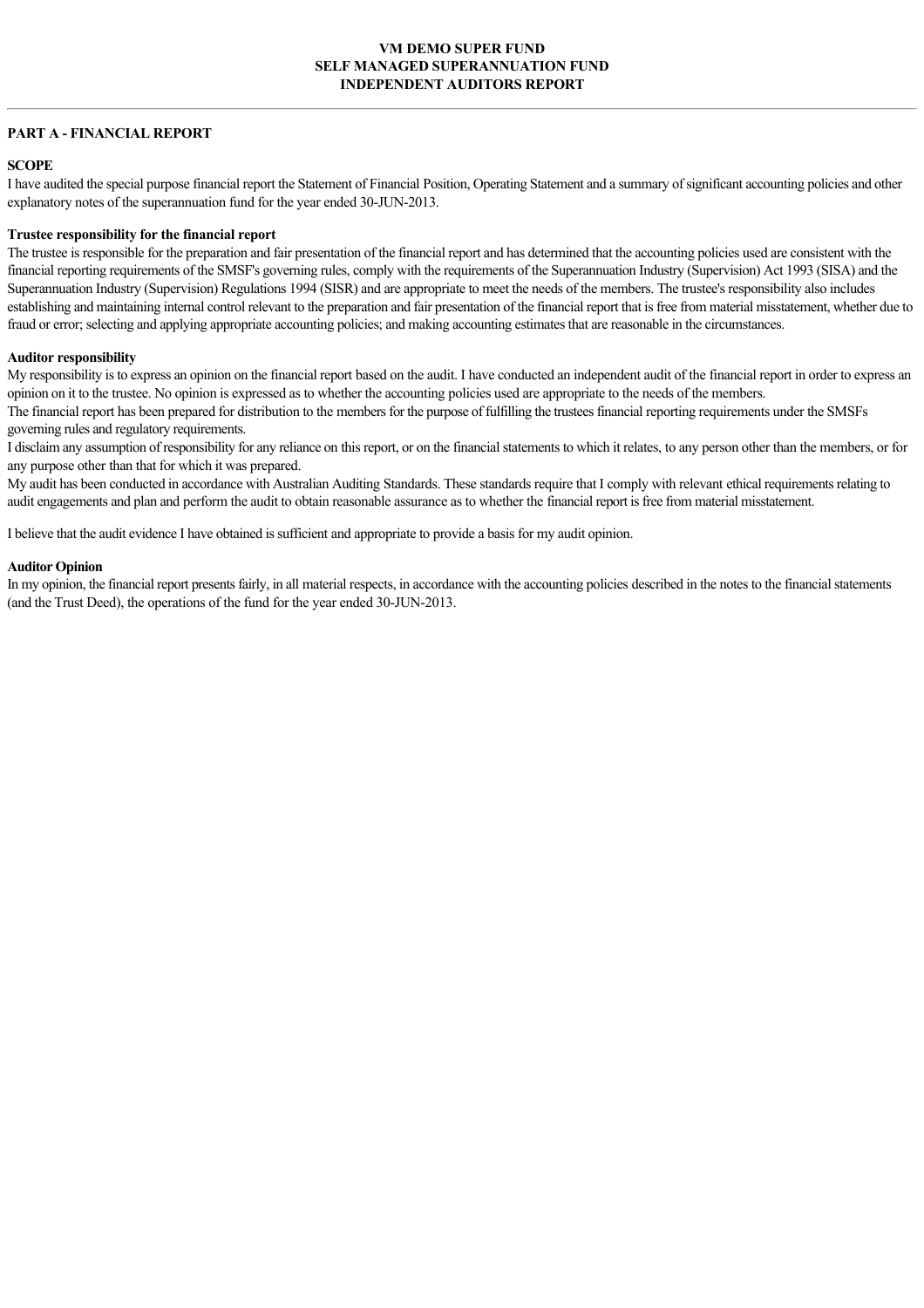## **VM DEMO SUPER FUND SELF MANAGED SUPERANNUATION FUND INDEPENDENT AUDITORS REPORT**

#### **PART B - COMPLIANCE**

**SCOPE**

#### **Trustee's responsibility for compliance**

The trustee is responsible for complying with the requirements of the SISA and the SISR.

#### **Auditor's responsibility**

My responsibility is to express an opinion on the trustees compliance, based on the compliance engagement. My audit has been conducted in accordance with applicable Standards on Assurance Engagements to provide reasonable assurance that the trustee of the fund has complied, in all material respects, with the relevant requirements of the following provisions (to the extent applicable) of the SISA and the SISR. Sections: 17A, 35A, 35B, 35C(2), 52(2)(d), 52(2)(e), 62, 65, 66, 67, 69-71E, 73-75, 80-85, 103, 104A, 109, 126K Regulations: 4.09, 5.08, 6.17, 7.04, 13.12, 13.13, 13.14

My procedures included examination, on a test basis, of evidence supporting compliance with those requirements of the SISA and the SISR. These tests have not been performed continuously throughout the period, were not designed to detect all instances of non-compliance, and have not covered any other provisions of the SISA and the SISR apart from those specified. My procedures with respect to section 62 included testing that the fund trust deed establishes the fund solely for the provision of retirement benefits for fund members or their dependants in the case of the member's death before retirement; a review of investments to ensure the fund is not providing financial assistance to members, unless allowed under the legislation; and that no preserved benefits have been paid before a condition of release has been met.

My procedures with respect to regulation 4.09 included testing that the fund trustee has an investment strategy, that the trustee has given consideration to risk, return, liquidity and diversification and that the fund's investments are made in line with that investment strategy. No opinion is made on the investment strategy or its appropriateness to the fund members.

I believe that the audit evidence I have obtained is sufficient and appropriate to provide a basis for my audit opinion.

## **OPINION**

In my opinion, the trustee of the fund has complied, in all material respects, with the requirements of the SISA or the SISR specified above, for the year ended 30-JUN-2013.

Name of firm TEST ELS TAX AUDITOR Name of Auditor ROW SEBASTIAN Signature of approved auditor

Address Dated 30/06/2013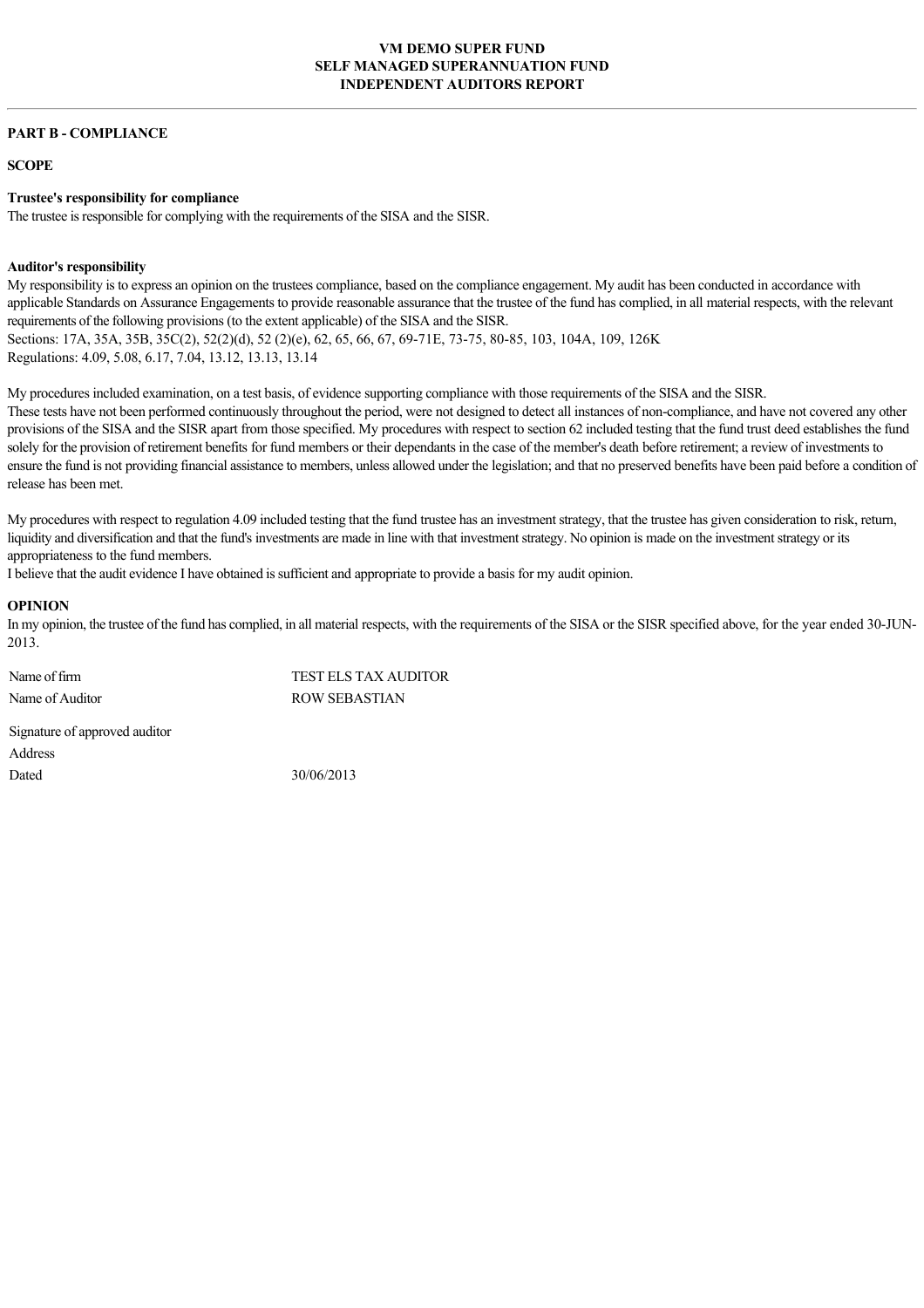## **MemberLUKE SKYSKIPPER Account No-M001 Account Type-Accumulation**

| <b>Account</b>                                                            |                         | <b>Amount</b>         |                |                                      |
|---------------------------------------------------------------------------|-------------------------|-----------------------|----------------|--------------------------------------|
| Opening Balance - Preserved/Taxable-LUSKYSKIPPER                          | \$251,434.13            |                       |                |                                      |
| Opening Balance - Preserved/Tax Free-LUSKYSKIPPER                         |                         |                       |                | \$4,009.30                           |
| Opening Balance - Unrestricted Non Preserved/Taxable-LUSKYSKIPPER         |                         |                       |                | \$2,310.88                           |
| Opening Balance - Unrestricted Non Preserved/Tax Free-LUSKYSKIPPER        |                         |                       |                | \$1,200.00                           |
| Employer Contributions - Concessional-LUSKYSKIPPER                        |                         |                       |                | \$25,000.00                          |
| Member/Personal Contributions - Preserved-LUSKYSKIPPER                    |                         |                       |                | \$4,219.04                           |
| Share of Profit/(Loss) - Preserved/Taxable-LUSKYSKIPPER                   |                         |                       |                | \$931.95                             |
| Contributions Tax - Preserved-LUSKYSKIPPER                                |                         |                       | $-$ \$3,750.00 |                                      |
| Income Tax - Preserved/Taxable-LUSKYSKIPPER                               |                         |                       | $-$76.50$      |                                      |
| Internal Transfers Out - Preserved/Taxable-LUSKYSKIPPER                   |                         |                       |                | $-$ \$251,434.13                     |
| Internal Transfers Out - Preserved/Tax Free-LUSKYSKIPPER                  |                         | $-$4,009.30$          |                |                                      |
| Internal Transfers Out - Unrestricted Non Preserved/Taxable-LUSKYSKIPPER  |                         | $-$ \$2,310.88        |                |                                      |
| Internal Transfers Out - Unrestricted Non Preserved/Tax Free-LUSKYSKIPPER |                         |                       | $-$1,200.00$   |                                      |
| Members Balance                                                           |                         |                       | \$26,324.49    |                                      |
| <b>Total TaxFree</b><br><b>Total Taxable</b><br><b>Preserved</b>          | <b>UnResNoPreserved</b> | <b>ResNoPreserved</b> | <b>Total</b>   | <b>Tax Free</b><br><b>Proportion</b> |
| \$0.00<br>\$22,105.45<br>\$22,105.45                                      | \$0.00                  |                       | \$26,324.49    |                                      |

### **Your Benefit Entitlement**

The amount of benefit you would receive if you were to leave the Fund is shown as your Member's Balance on this Member's Statement.

The method of determining your amount of withdrawal benefit as at the end of the reporting period is to add to your withdrawal benefit at the beginning of the reporting period:

- a. contributions made by you during the reporting period,
- b. contributions made by your employer (if any) during the reporting period which vest in accordance with the terms of the trust deed, and
- c. net earnings on these contributions.

From this amount you must deduct your proportionate share of fees charges expenses and tax (including any additional Contributions Tax payable under Superannuation Contributions Surcharge and Collection Act 1997) of the Fund determined in accordance with the terms of the Trust Deed.

#### **Availability of Other Fund Information**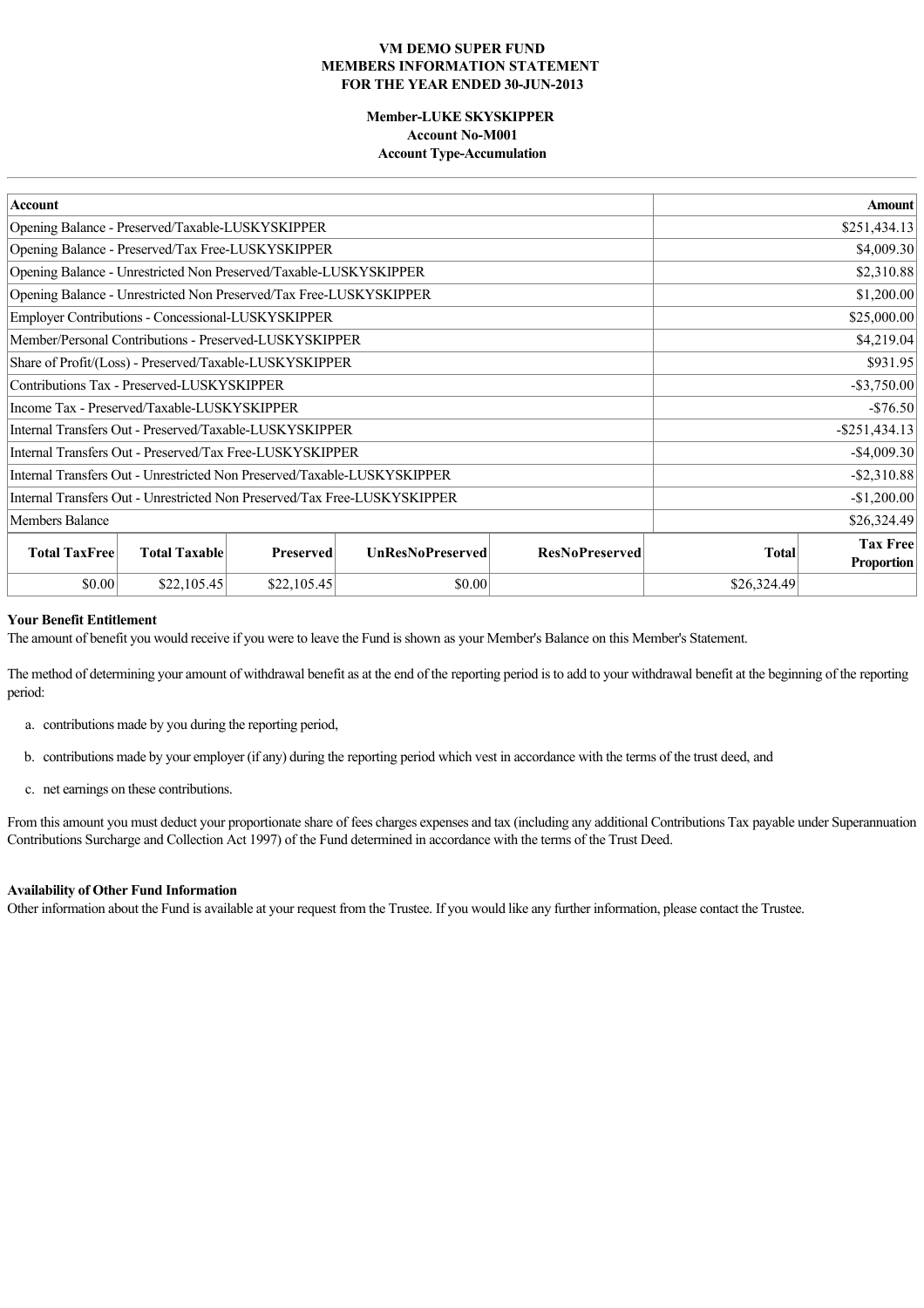## **MemberLEIA SKYSKIPPER Account No-M002 Account Type-Accumulation**

| Account                                                                                     |  |                       | Amount         |                  |             |                                      |
|---------------------------------------------------------------------------------------------|--|-----------------------|----------------|------------------|-------------|--------------------------------------|
| Opening Balance - Preserved/Taxable-LESKYSKIPPER                                            |  |                       | \$239,194.00   |                  |             |                                      |
| Opening Balance - Preserved/Tax Free-LESKYSKIPPER                                           |  |                       |                |                  | \$5,009.30  |                                      |
| Employer Contributions - Concessional-LESKYSKIPPER                                          |  |                       |                |                  | \$25,000.00 |                                      |
| Share of Profit/(Loss) - Preserved/Taxable-LESKYSKIPPER                                     |  |                       |                |                  | \$924.73    |                                      |
| Contributions Tax - Preserved-LESKYSKIPPER                                                  |  |                       | $-$ \$3,750.00 |                  |             |                                      |
| Income Tax - Preserved/Taxable-LESKYSKIPPER                                                 |  |                       |                | $-$75.90$        |             |                                      |
| Internal Transfers Out - Preserved/Taxable-LESKYSKIPPER                                     |  |                       |                | $-$ \$239,194.00 |             |                                      |
| Internal Transfers Out - Preserved/Tax Free-LESKYSKIPPER                                    |  |                       |                | $-$ \$5,009.30   |             |                                      |
| \$22,098.83<br>Members Balance                                                              |  |                       |                |                  |             |                                      |
| <b>Total Taxable</b><br><b>Total TaxFree</b><br><b>UnResNoPreserved</b><br><b>Preserved</b> |  | <b>ResNoPreserved</b> |                | <b>Total</b>     |             | <b>Tax Free</b><br><b>Proportion</b> |
| \$0.00<br>\$22,098.83<br>\$22,098.83                                                        |  |                       |                | \$22,098.83      |             |                                      |

## **Your Benefit Entitlement**

The amount of benefit you would receive if you were to leave the Fund is shown as your Member's Balance on this Member's Statement.

The method of determining your amount of withdrawal benefit as at the end of the reporting period is to add to your withdrawal benefit at the beginning of the reporting period:

- a. contributions made by you during the reporting period,
- b. contributions made by your employer (if any) during the reporting period which vest in accordance with the terms of the trust deed, and
- c. net earnings on these contributions.

From this amount you must deduct your proportionate share of fees charges expenses and tax (including any additional Contributions Tax payable under Superannuation Contributions Surcharge and Collection Act 1997) of the Fund determined in accordance with the terms of the Trust Deed.

## **Availability of Other Fund Information**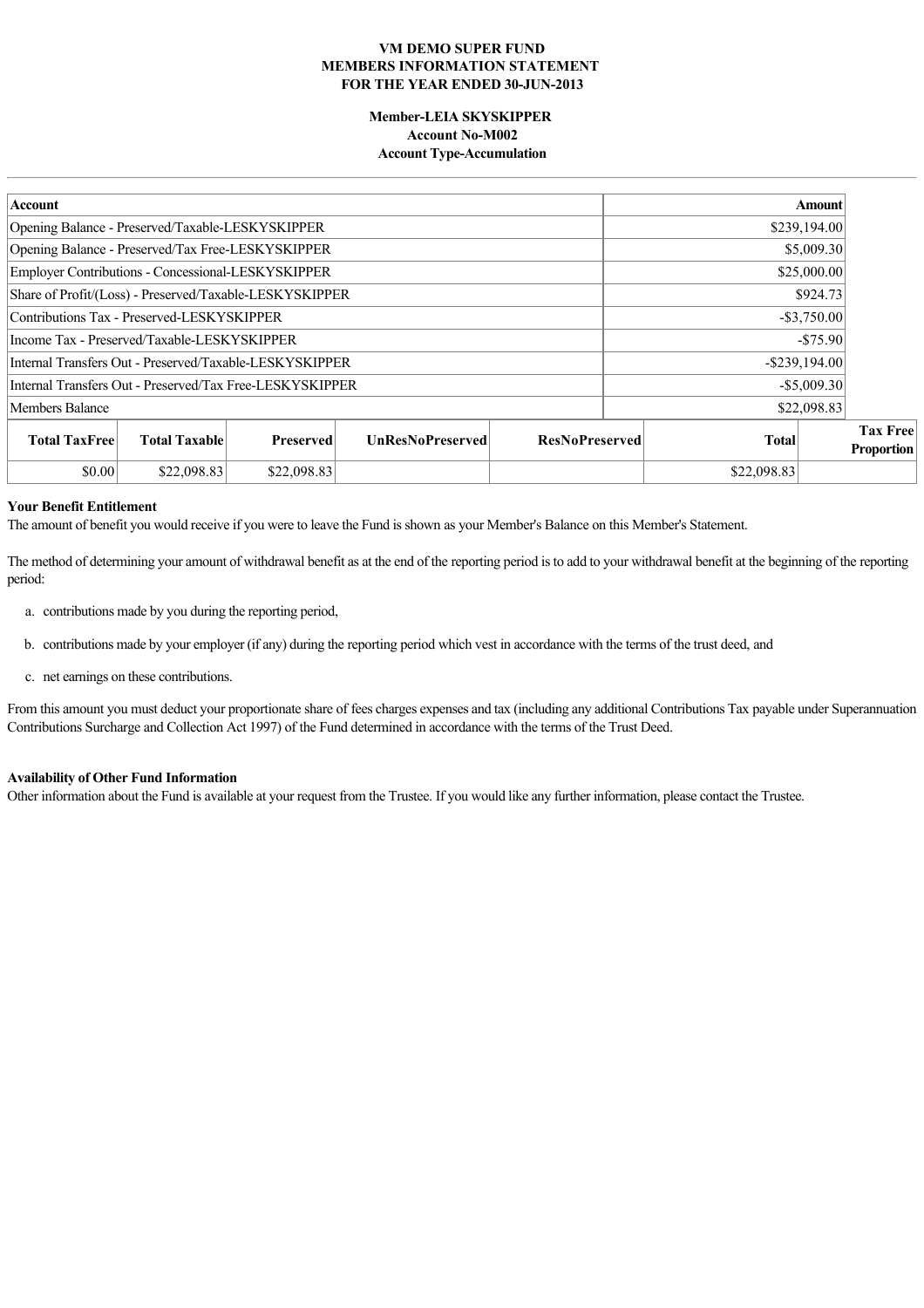## **Member-THEODORE KONSTANT Account No-M003 Account Type-Transition To Retirement**

| Account                                                                |                      |                  |                         |                       | <b>Amount</b> |                                      |  |  |
|------------------------------------------------------------------------|----------------------|------------------|-------------------------|-----------------------|---------------|--------------------------------------|--|--|
| Share of Profit/(Loss) - Preserved/Tax Free-THKONSTANT                 |                      |                  |                         |                       |               | \$420.55                             |  |  |
| Share of Profit/(Loss) - Preserved/Taxable-THKONSTANT                  |                      |                  |                         |                       |               | \$20,502.51                          |  |  |
| Pensions Paid - Preserved/Taxable-THKONSTANT                           |                      |                  |                         |                       |               | $-$17,314.83$                        |  |  |
| Pensions Paid - Preserved/Tax Free-THKONSTANT                          |                      |                  |                         |                       |               | $-$ \$355.17                         |  |  |
| Internal Transfers In - Preserved/Taxable-THKONSTANT                   |                      |                  |                         |                       | \$251,434.13  |                                      |  |  |
| Internal Transfers In - Preserved/Tax Free-THKONSTANT                  |                      |                  |                         | \$4,009.30            |               |                                      |  |  |
| Internal Transfers In - Unrestricted Non Preserved/Taxable-THKONSTANT  |                      |                  | \$2,310.88              |                       |               |                                      |  |  |
| Internal Transfers In - Unrestricted Non Preserved/Tax Free-THKONSTANT |                      |                  | \$1,200.00              |                       |               |                                      |  |  |
| Members Balance                                                        |                      |                  |                         | \$262,207.37          |               |                                      |  |  |
| <b>Total TaxFree</b>                                                   | <b>Total Taxable</b> | <b>Preserved</b> | <b>UnResNoPreserved</b> | <b>ResNoPreserved</b> | <b>Total</b>  | <b>Tax Free</b><br><b>Proportion</b> |  |  |
| \$5,274.68                                                             | \$256,932.69         | \$258,696.49     | \$3,510.88              |                       | \$262,207.37  | $2.01\%$                             |  |  |

## **Your Benefit Entitlement**

The amount of benefit you would receive if you were to leave the Fund is shown as your Member's Balance on this Member's Statement.

The method of determining your amount of withdrawal benefit as at the end of the reporting period is to add to your withdrawal benefit at the beginning of the reporting period:

- a. contributions made by you during the reporting period,
- b. contributions made by your employer (if any) during the reporting period which vest in accordance with the terms of the trust deed, and
- c. net earnings on these contributions.

From this amount you must deduct your proportionate share of fees charges expenses and tax (including any additional Contributions Tax payable under Superannuation Contributions Surcharge and Collection Act 1997) of the Fund determined in accordance with the terms of the Trust Deed.

## **Availability of Other Fund Information**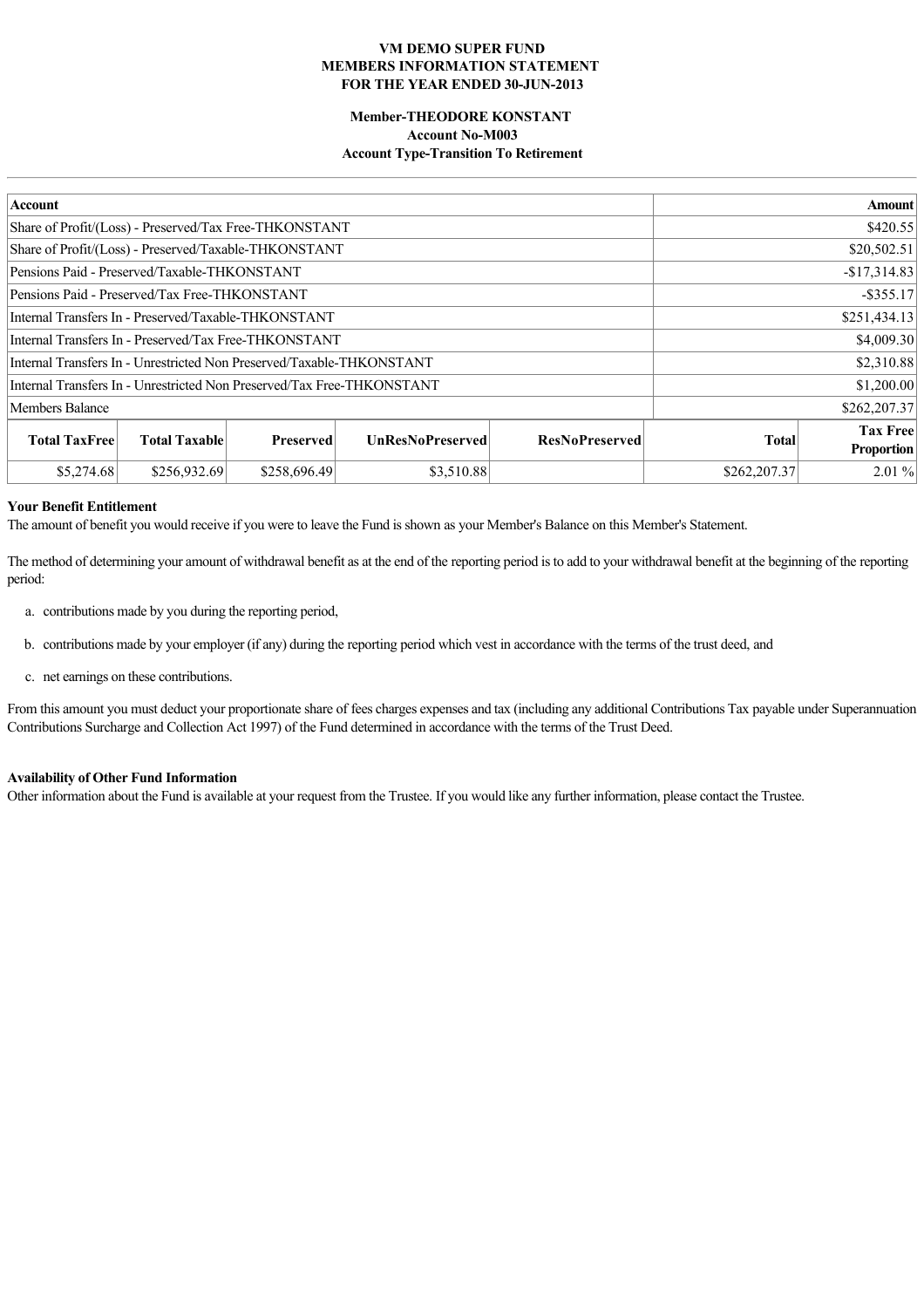## **Member-ANNE KONSTANT Account No-M004 Account Type-Transition To Retirement**

| <b>Account</b>                                         |                      |                  |                         |                       | <b>Amount</b> |              |  |                                      |
|--------------------------------------------------------|----------------------|------------------|-------------------------|-----------------------|---------------|--------------|--|--------------------------------------|
| Share of Profit/(Loss) - Preserved/Tax Free-ANKONSTANT |                      |                  |                         |                       | \$410.29      |              |  |                                      |
| Share of Profit/(Loss) - Preserved/Taxable-ANKONSTANT  |                      |                  |                         |                       |               | \$19,603.92  |  |                                      |
| Pensions Paid - Preserved/Taxable-ANKONSTANT           |                      |                  |                         |                       |               | $-$7,179.73$ |  |                                      |
| Pensions Paid - Preserved/Tax Free-ANKONSTANT          |                      |                  |                         |                       | $-$150.27$    |              |  |                                      |
| Internal Transfers In - Preserved/Taxable-ANKONSTANT   |                      |                  |                         |                       | \$239,194.00  |              |  |                                      |
| Internal Transfers In - Preserved/Tax Free-ANKONSTANT  |                      |                  |                         | \$5,009.30            |               |              |  |                                      |
| Members Balance                                        |                      |                  |                         |                       | \$256,887.51  |              |  |                                      |
| <b>Total TaxFree</b>                                   | <b>Total Taxable</b> | <b>Preserved</b> | <b>UnResNoPreserved</b> | <b>ResNoPreserved</b> |               | <b>Total</b> |  | <b>Tax Free</b><br><b>Proportion</b> |
| \$5,269.32                                             | \$251,618.19         | \$256,887.51     |                         |                       |               | \$256,887.51 |  | $2.05\%$                             |

### **Your Benefit Entitlement**

The amount of benefit you would receive if you were to leave the Fund is shown as your Member's Balance on this Member's Statement.

The method of determining your amount of withdrawal benefit as at the end of the reporting period is to add to your withdrawal benefit at the beginning of the reporting period:

- a. contributions made by you during the reporting period,
- b. contributions made by your employer (if any) during the reporting period which vest in accordance with the terms of the trust deed, and
- c. net earnings on these contributions.

From this amount you must deduct your proportionate share of fees charges expenses and tax (including any additional Contributions Tax payable under Superannuation Contributions Surcharge and Collection Act 1997) of the Fund determined in accordance with the terms of the Trust Deed.

#### **Availability of Other Fund Information**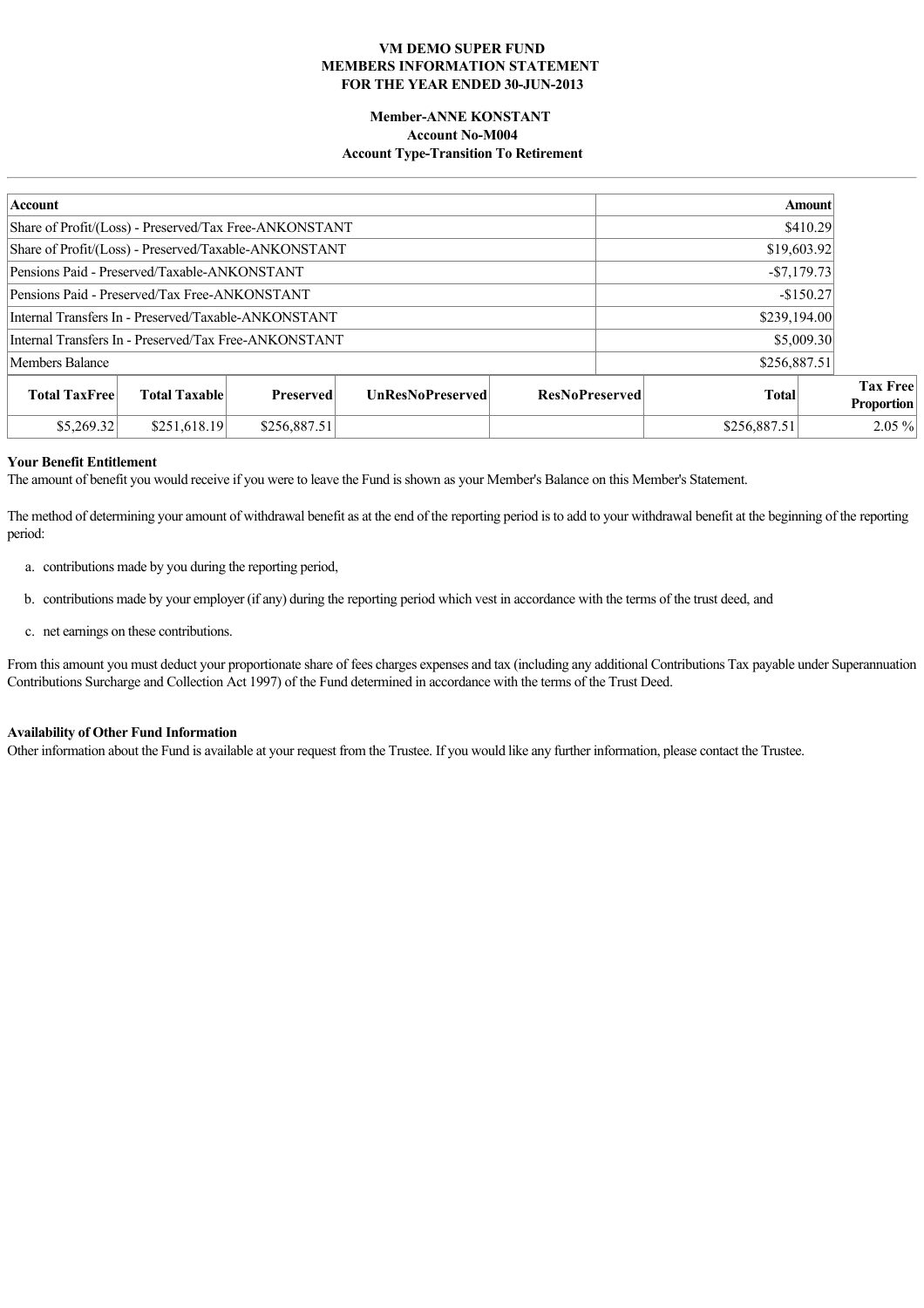## **In the opinion of the Trustees of the VM DEMO SUPER FUND**

The fund is not a reporting entity and this special purpose financial report should be prepared in accordance with the accounting policies described in Note 1 to these financial statements.

- i. the financial statements and notes to the financial statements for the year ended [dateto] present fairly the financial position of the Superannuation Fund at 30-
- JUN2013 and the results of its operations for the year then ended in accordance with the accounting policies described in Note 1 to the financial statements; and ii. the financial statements and notes to the financial statements have been prepared in accordance with the requirements of the Trust Deed; and
- ii. the operation of the Superannuation Fund has been carried out in accordance with its Trust Deed and in compliance with the requirements of the Superannuation Industry (Supervision) Act 1993 during the year ended 30-JUN-2013.

Signed in accordance with a resolution of the trustees by:

Trustee LEIA SKYSKIPPER